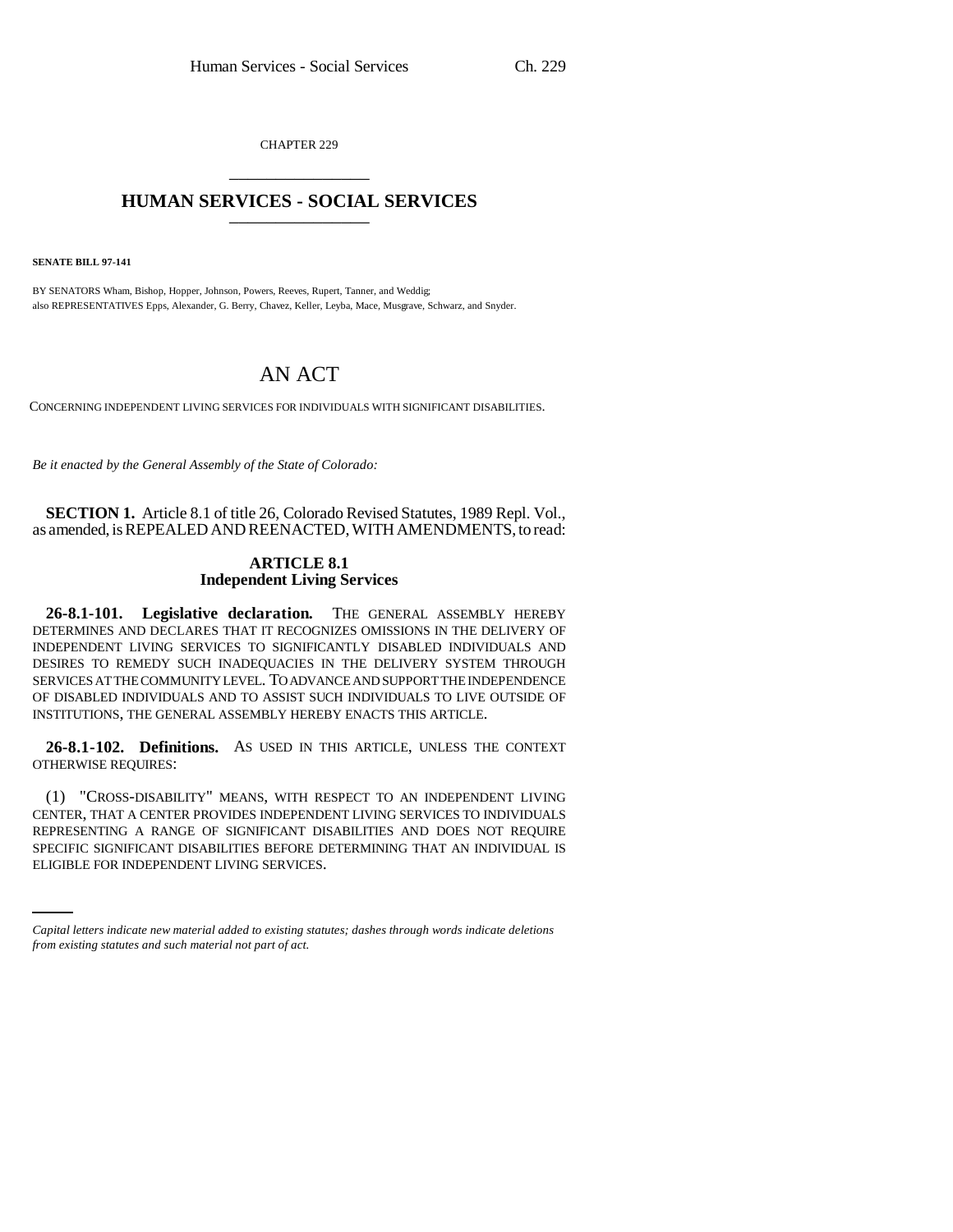(2) "INDEPENDENT LIVING CENTER" MEANS A CONSUMER-CONTROLLED, COMMUNITY-BASED, CROSS-DISABILITY, NONRESIDENTIAL PRIVATE NONPROFIT AGENCY THAT IS DESIGNATED AS AN ELIGIBLE AGENCY UNDER TITLE VII, SECTION 725 OF THE FEDERAL "REHABILITATION ACT OF 1973", AS AMENDED, AND THAT:

(a) IS DESIGNED AND OPERATED WITHIN A LOCAL COMMUNITY BY INDIVIDUALS WITH DISABILITIES; AND

(b) PROVIDES A REQUIRED CORE OF INDEPENDENT LIVING SERVICES AND PROGRAMS AND AN ARRAY OF EXPANDED SERVICES.

(3) "INDEPENDENT LIVING CORE SERVICES" MEANS:

(a) INFORMATION AND REFERRAL SERVICES;

(b) INDEPENDENT LIVING SKILLS TRAINING;

(c) PEER COUNSELING, INCLUDING CROSS-DISABILITY PEER COUNSELING; AND

(d) INDIVIDUAL AND SYSTEMS ADVOCACY.

(4) "INDEPENDENT LIVING SERVICES" MEANS:

(a) INDEPENDENT LIVING CORE SERVICES; AND

(b) OTHER SERVICES AND ASSISTANCE AS DEFINED IN 34 C.F.R. SEC. 364.4.

(5) "INDIVIDUAL WITH A SIGNIFICANT DISABILITY" MEANS AN INDIVIDUAL WITH A SEVERE PHYSICAL, MENTAL, COGNITIVE, OR SENSORY IMPAIRMENT WHOSE ABILITY TO FUNCTION INDEPENDENTLY IN THE FAMILY OR COMMUNITY OR WHOSE ABILITY TO OBTAIN, MAINTAIN, OR ADVANCE IN EMPLOYMENT IS SUBSTANTIALLY LIMITED AND FOR WHOM THE DELIVERY OF INDEPENDENT LIVING SERVICES WILL IMPROVE THE ABILITY TO FUNCTION, CONTINUE FUNCTIONING, OR MOVE TOWARD FUNCTIONING INDEPENDENTLY IN THE FAMILY OR COMMUNITY OR TO CONTINUE IN EMPLOYMENT.

**26-8.1-103. Functions of state department - appropriations.** (1) (a) SUBJECT TO AVAILABLE APPROPRIATIONS, THE STATE DEPARTMENT MAY CONTRACT WITH INDEPENDENT LIVING CENTERS FOR INDEPENDENT LIVING CORE SERVICES.

(b) THE EXECUTIVE DIRECTOR SHALL REVIEW EXPENDITURES IN ACCORDANCE WITH THE STANDARDS FOR INDEPENDENT LIVING SERVICES SET BY THE STATE DEPARTMENT PURSUANT TO SECTION 26-8.1-105 AND THE EVALUATION STANDARDS PRESCRIBED IN SECTION 26-8.1-107. THE STATE DEPARTMENT MAY WITHHOLD STATE FUNDS IF THE EXECUTIVE DIRECTOR DETERMINES THAT THE PROGRAMS OF SUCH INDEPENDENT LIVING CENTERS DO NOT COMPLY WITH SAID STANDARDS.

(2) FOR PURPOSES OF ALLOCATING MONEYS UNDER THIS ARTICLE, EACH INDEPENDENT LIVING CENTER SHALL SUBMIT A PROPOSED BUDGET TO THE STATE DEPARTMENT WHICH SHALL INCLUDE PROPOSED EXPENDITURES, INCLUDING PROPOSED EXPENDITURES FOR SERVICES THAT THE CENTER INTENDS TO PROVIDE.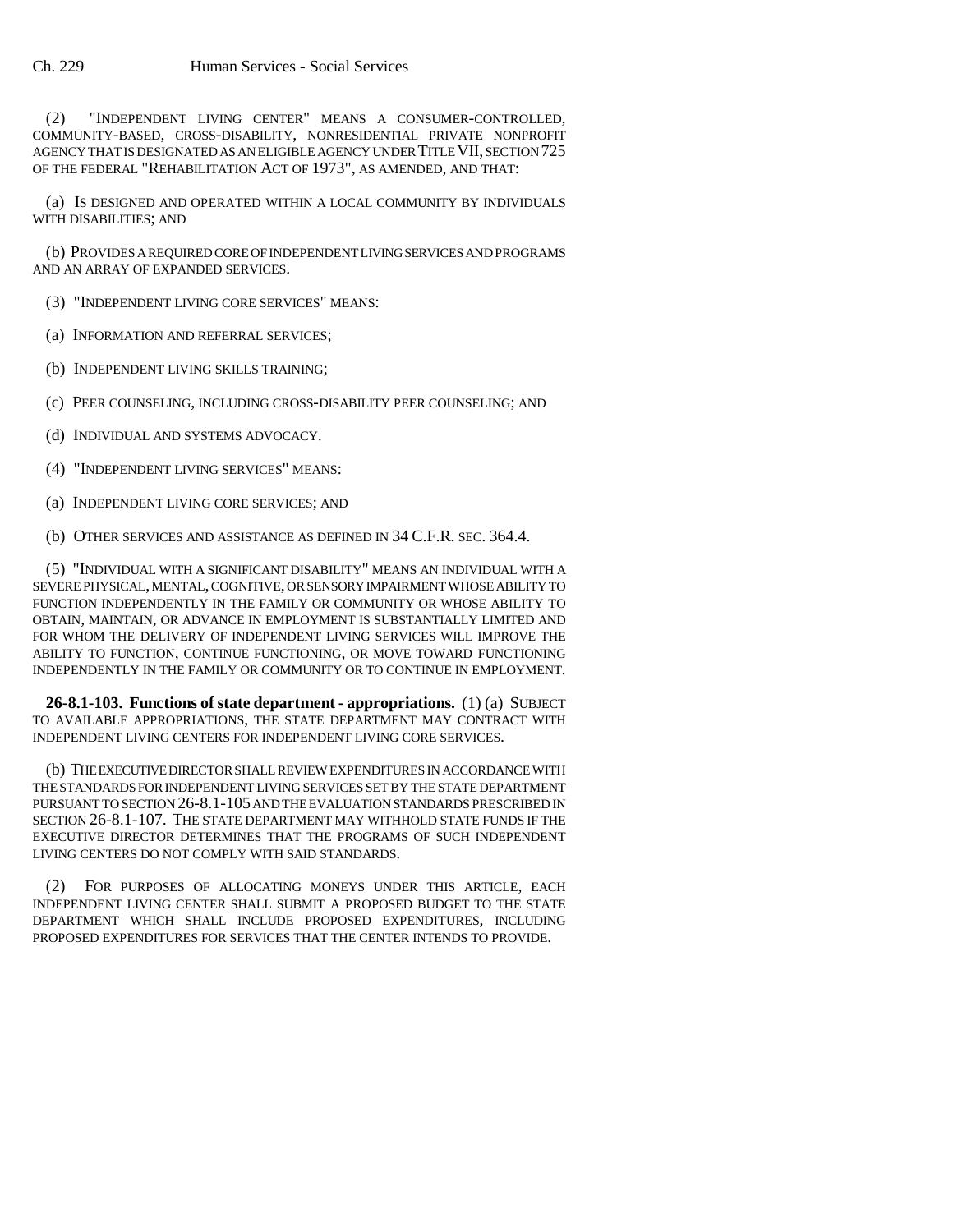**26-8.1-104. Written plan - consumer choice.** EACH INDEPENDENT LIVING CENTER SHALL MAINTAIN AN INDIVIDUAL CONSUMER SERVICE RECORD INDICATING THE CONSUMER'S CHOICE OF SERVICES, INCLUDING AN INDIVIDUALIZED INDEPENDENT LIVING PLAN REGARDING THE CONSUMER'S CHOICE OF SERVICES OR A WRITTEN WAIVER OF SUCH PLAN.

**26-8.1-105. Rules.** THE STATE DEPARTMENT SHALL PROMULGATE RULES SETTING FORTH STANDARDS FOR LEVELS AND TYPES OF CORE SERVICES WHICH SHALL BE IN COMPLIANCE WITH FEDERAL RULES AS DEFINED IN TITLE VII, SECTION 725 OF THE FEDERAL "REHABILITATION ACT OF 1973", AS AMENDED. THE STATE DEPARTMENT SHALL ALSO ADOPT RULES THAT SET STANDARDS FOR CERTIFICATION OF INDEPENDENT LIVING CENTERS AND SHALL REQUIRE THAT ANY CENTER MUST BE DESIGNATED AS AN ELIGIBLE AGENCY UNDER TITLE VII, SECTION 725 OF THE FEDERAL "REHABILITATION ACT OF 1973", AS AMENDED, AND MUST MEET ALL FEDERAL REQUIREMENTS FOR INDEPENDENT LIVING CENTERS.

**26-8.1-106. State plan.** THE STATEWIDE INDEPENDENT LIVING COUNCIL CREATED PURSUANT TO THE FEDERAL "REHABILITATION ACT OF 1973", AS AMENDED, SHALL DEVELOP AND REVISE THE STATE PLAN FOR INDEPENDENT LIVING TO REFLECT THE PROVISIONS OF THIS ARTICLE.

**26-8.1-107. Approval of independent living centers - evaluation standards.** (1) THE FOLLOWING REQUIREMENTS SHALL BE MET BY EACH INDEPENDENT LIVING CENTER AS A CONDITION OF THE APPROVAL OF ITS PROGRAM:

(a) THE PROGRAM SHALL BE UNDER THE CONTROL AND DIRECTION OF A BOARD OF DIRECTORS OR TRUSTEES OF A NONPROFIT CORPORATION, THE MEMBERS OF WHICH SHALL BE PERSONS WITH A DEMONSTRATED INTEREST IN PROGRAMS FOR PERSONS WITH DISABILITIES AND FIFTY-ONE PERCENT OR MORE OF THE MEMBERS OF THE BOARD SHALL BE PERSONS WITH DISABILITIES;

(b) THE INDEPENDENT LIVING CENTER SHALL BE STAFFED WITH FIFTY-ONE PERCENT OR MORE OF PERSONS WITH DISABILITIES;

(c) THE INDEPENDENT LIVING CENTER SHALL COMPLY WITH ALL OF THE PROVISIONS OF THIS ARTICLE AND THE RULES PROMULGATED THEREUNDER.

(2) IN ADDITION TO THE REQUIREMENTS OF SUBSECTION (1) OF THIS SECTION, EACH INDEPENDENT LIVING CENTER, AS A CONDITION OF APPROVAL OF ITS PROGRAM BY THE STATE DEPARTMENT, SHALL AGREE TO COMPLY WITH THE FOLLOWING EVALUATION STANDARDS:

(a) **Philosophy.** THE INDEPENDENT LIVING CENTER SHALL PROMOTE AND PRACTICE THE INDEPENDENT LIVING PHILOSOPHY OF:

(I) CONSUMER CONTROL OF THE CENTER REGARDING DECISION-MAKING, SERVICE DELIVERY, MANAGEMENT, AND ESTABLISHMENT OF THE POLICY AND DIRECTION OF THE CENTER;

(II) SELF-HELP AND SELF-ADVOCACY;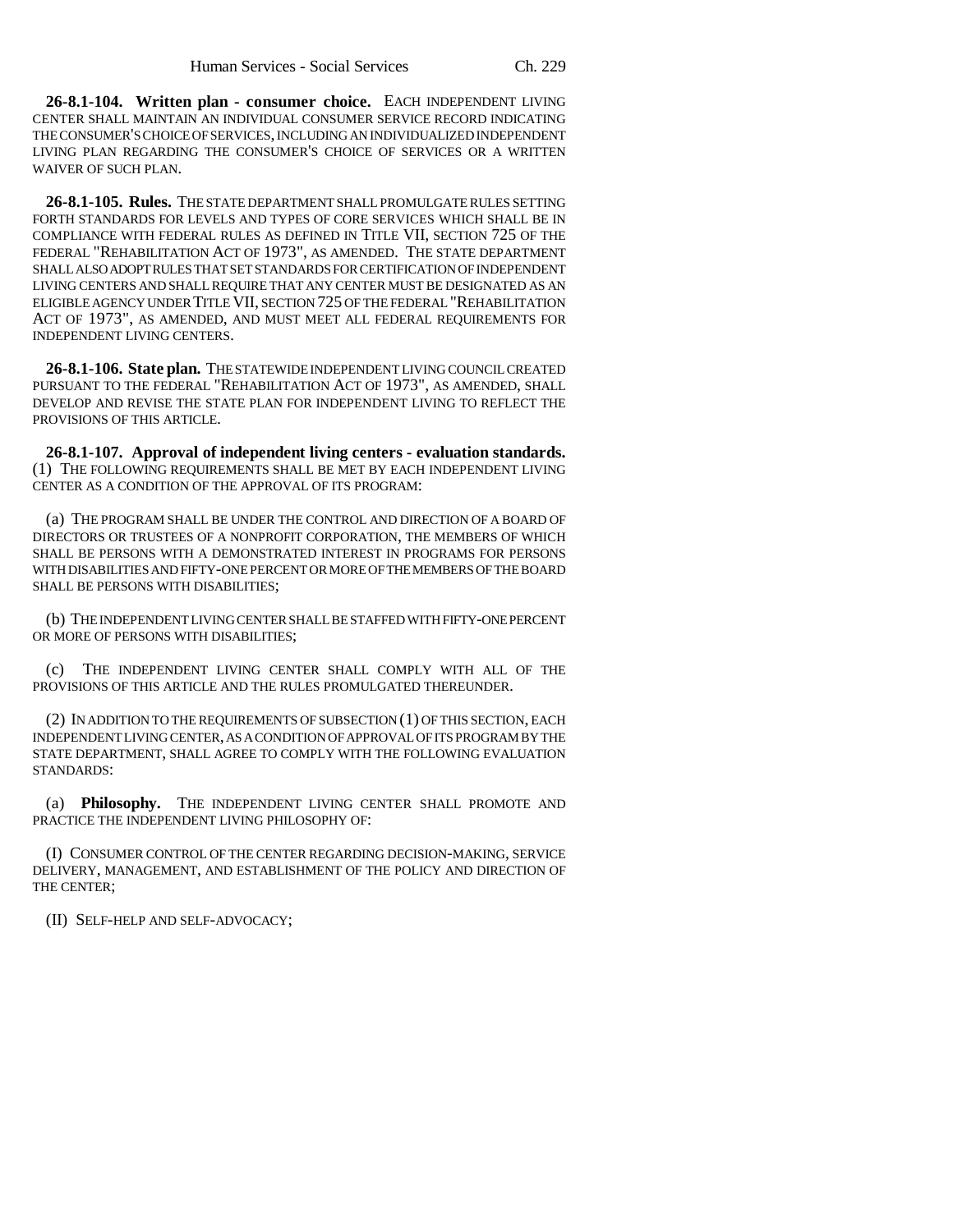(III) DEVELOPMENT OF PEER RELATIONSHIPS AND PEER ROLE MODELS;

(IV) EQUAL ACCESS OF INDIVIDUALS WITH SIGNIFICANT DISABILITIES TO ALL OF THE CENTER'S SERVICES, PROGRAMS, ACTIVITIES, RESOURCES, AND FACILITIES, WHETHER PUBLICLY OR PRIVATELY FUNDED, WITHOUT REGARD TO THE TYPE OF SIGNIFICANT DISABILITY OF THE INDIVIDUAL; AND

(V) PROMOTING EQUAL ACCESS OF INDIVIDUALS WITH ALL TYPES OF SIGNIFICANT DISABILITIES TO ALL SERVICES, PROGRAMS, ACTIVITIES, RESOURCES, AND FACILITIES IN THE COMMUNITY, WHETHER PUBLIC OR PRIVATE, AND REGARDLESS OF FUNDING SOURCE, ON THE SAME BASIS THAT ACCESS IS PROVIDED TO OTHER INDIVIDUALS WITH DISABILITIES AND TO INDIVIDUALS WITHOUT DISABILITIES.

(b) **Provision of services.** THE INDEPENDENT LIVING CENTER SHALL PROVIDE INDEPENDENT LIVING SERVICES TO INDIVIDUALS WITH A RANGE OF SIGNIFICANT DISABILITIES. THE INDEPENDENT LIVING CENTER SHALL PROVIDE INDEPENDENT LIVING SERVICES ON A CROSS-DISABILITY BASIS. THE INDEPENDENT LIVING CENTER SHALL DETERMINE ELIGIBILITY FOR INDEPENDENT LIVING SERVICES AND SHALL NOT EXCLUDE ELIGIBILITY ON THE PRESENCE OF ANY ONE SPECIFIC SIGNIFICANT DISABILITY.

(c) **Independent living goals.** THE INDEPENDENT LIVING CENTER SHALL FACILITATE THE DEVELOPMENT AND ACHIEVEMENT OF INDEPENDENT LIVING GOALS SELECTED BY INDIVIDUALS WITH SIGNIFICANT DISABILITIES WHO SEEK ASSISTANCE IN THE DEVELOPMENT AND ACHIEVEMENT OF INDEPENDENT LIVING GOALS FROM THE CENTER.

(d) **Community options.** THE INDEPENDENT LIVING CENTER SHALL CONDUCT OUTREACH AND ACTIVITIES TO INCREASE THE AVAILABILITY AND IMPROVE THE QUALITY OF COMMUNITY OPTIONS FOR INDEPENDENT LIVING TO FACILITATE THE DEVELOPMENT AND ACHIEVEMENT OF INDEPENDENT LIVING GOALS BY INDIVIDUALS WITH SIGNIFICANT DISABILITIES.

(e) **Independent living core services.** THE INDEPENDENT LIVING CENTER SHALL PROVIDE INDEPENDENT LIVING CORE SERVICES AND, AS APPROPRIATE, A COMBINATION OF ANY OF THE OTHER INDEPENDENT LIVING SERVICES REFERRED TO IN SECTION 26-8.1-102 (4) (b).

(f) **Activities to increase community capacity.** THE INDEPENDENT LIVING CENTER SHALL CONDUCT ACTIVITIES TO INCREASE THE CAPACITY OF COMMUNITIES WITHIN THE SERVICE AREA OF THE CENTER TO MEET THE NEEDS OF INDIVIDUALS WITH SIGNIFICANT DISABILITIES.

(g) **Resource development activities.** THE INDEPENDENT LIVING CENTER SHALL CONDUCT RESOURCE DEVELOPMENT ACTIVITIES TO OBTAIN FUNDING FROM SOURCES OTHER THAN FEDERAL AND STATE SOURCES.

(3) THE INDEPENDENT LIVING CENTER SHALL SUBMIT ANNUALLY TO THE STATE DEPARTMENT A PERFORMANCE REPORT THAT PROVIDES EVIDENCE THAT THE CENTER HAS MET THE EVALUATION STANDARDS SET FORTH IN SUBSECTION (2) OF THIS SECTION.